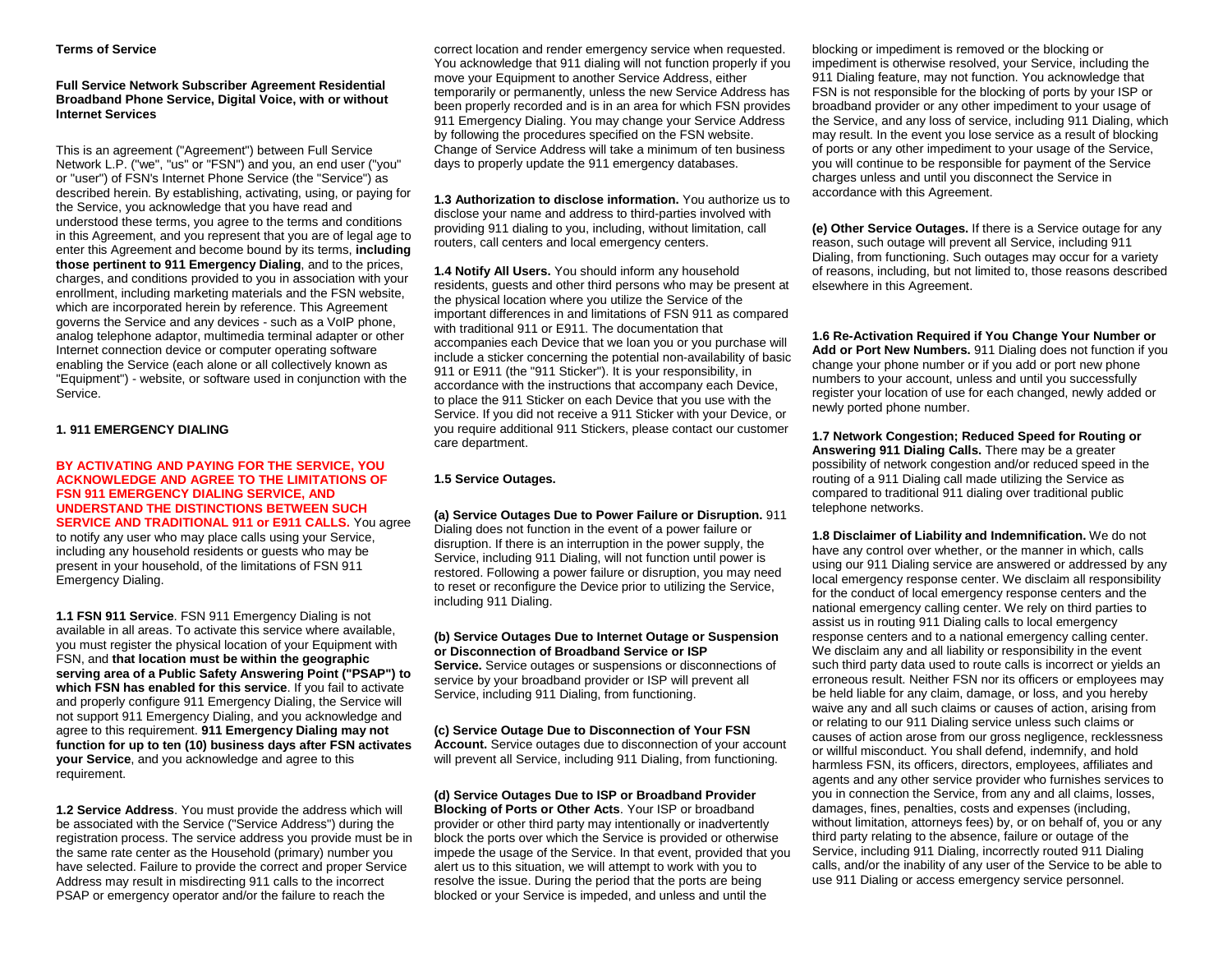**1.9 Alternate 911 Arrangements.** If you are not comfortable with the limitations of the 911 Dialing service, you should consider having an alternate means of accessing traditional 911 or E911 services or disconnecting the Service.

**1.10 Acknowledgement**. You understand and acknowledge that FSN 911 Emergency Dialing has certain characteristics that distinguish it from traditional, legacy, circuit-switched 911 service. **These characteristics may make FSN unsuitable to some users**. You should carefully evaluate your circumstances when deciding to activate FSN Service. You acknowledge that it is your responsibility to determine the technology or combination of technologies best suited to meet your emergency calling needs, and to make the necessary provisions for access to emergency calling services, such as maintaining a conventional phone line or wireless phone as a backup means of completing emergency calls.

#### **2. SERVICE**

## **SERVICE DESCRIPTION**

**2.1 Service Requirements**. The Service requires Equipment obtained through FSN or a third party that allows you to place and receive calls by using your high-speed Internet connection. FSN does not provide or support your high-speed Internet connection (under this Agreement), which you will need to supply at your own expense. We recommend that your highspeed connection have a capacity of at least 90 Kbps upstream and downstream. **Since the Service depends on your highspeed connection, the correct configuration of the Equipment, and an adequate power supply, FSN does not guarantee continuous availability**. You acknowledge and understand that the Service will not function in the absence of electrical power or if there is an interruption of your high-speed Internet connection. A power failure may require you to reset or reconfigure your Equipment or other equipment in order to restore the Service.

**Service Limitations**. You understand and acknowledge that the Service may not be compatible with all non-voice communications equipment, including but not limited to, **home security systems, medical monitoring equipment, fax machines, satellite television systems, and computer modems**. You waive any claim against FSN for interference or disruption of such services and equipment.

**2.2 (a) Monthly Term.** Service is offered on a monthly basis for a term that begins on the date that FSN activates your Service

and ends on the day before the same date in the following month. Subsequent terms of this Agreement automatically renew on a monthly basis unless you give us written notice of nonrenewal at least ten (10) days before the end of the monthly term in which the notice is given. You are purchasing the Service for full monthly terms, meaning that if you attempt to disconnect Service prior to the end of a monthly term, you will be responsible for the full month's charges to the end of the thencurrent term, including, without limitation, unbilled charges, plus a disconnection fee, if applicable, all of which will immediately become due and payable. You will also be responsible for the next full month's charges in the event that you do not provide the requisite ten-day notice of disconnection prior to the expiration of the then-current term. Expiration of the term or disconnection of Service will not excuse you from paying all accrued and unpaid charges due under this Agreement. Notwithstanding the foregoing, if you disconnect FSN service after the Money Back Guarantee period (see section 10.0), but within the first twelve months, FSN charges a disconnection fee of \$39.99 per line and \$79.99 per Internet Connection.

**2.2(b) Other Term Commitments.** If you accept an equipment upgrade or other promotion, such as a free month of service, a rebate or other incentive, there may be a term commitment associated with the benefit you accepted. Your term begins the date you activate the new equipment or accept the promotion and ends on the last day of the commitment period. The commitment period will be disclosed as part of the promotion. If you disconnect service prior to the end of the commitment period, you agree to pay FSN a recovery fee for the promotion and/or promotion you accepted. Recovery fees are cumulative and in addition to any other charges or fees you may owe FSN and any fees or charges the FSN requires upon disconnection of service, such as those described in §3.4. Each recovery fee is an amount equal to the difference between the price you paid and the regular price of the good or service at the time you accepted the equipment or promotion.

**2.3 FSN Annual Plan**. The annual service fee associated with the optional FSN Annual Plan represents payment for twelve consecutive months of Service commencing on the Activation Date. You will be responsible for any additional charges for services or usage not covered by the plan, billed on a monthly basis. **If you cancel the Service after the Money Back Guarantee Period and prior to the end of the annual period, you will NOT receive a refund or a prorated fee credit for the remaining period.** At the conclusion of the annual period, your Service will automatically renew for a subsequent twelve-month period at the then-current renewal price for the FSN Annual Plan, unless you choose to switch to an alternate pricing plan or cancel Service prior to the anniversary of the Activation Date.

**2.4 FSN Free Month**. A credit in the amount of \$24.99 is applied to all new customers upon enrollment in the "My America Plan." All other charges and fees apply and are not credited including but not limited to: regulatory fees, taxes, calls to international numbers, and Directory Assistance.

#### **2.5 Prohibited Uses.**

**Unlawful.** You shall use the Service and the Device only for lawful purposes. We reserve the right to immediately disconnect your Service without notice, if, in our sole and absolute discretion, we determine that you have used the Service or the Device for an unlawful purpose. In the event of such disconnection, you will be responsible for the full month's charges to the end of the current term, including, without limitation, unbilled charges, plus a disconnection fee, if applicable, all of which will become immediately due and payable upon disconnection of your Service. If we believe that you have used the Service or the Device for an unlawful purpose, we may forward the relevant communication and other information, including your identity, to the appropriate authorities for investigation and prosecution. You hereby consent to our forwarding of any such communications and information to these authorities. In addition, FSN will provide information in response to law enforcement requests, lawful government requests, subpoenas, court orders, to protect it's rights and property and in the case where failure to disclose the information may lead to imminent harm to the customer or others.

b. **Inappropriate Conduct.** You shall not use the Service or the Device in any way that is threatening, abusive, harassing, defamatory, libelous, deceptive, fraudulent, invasive of another's privacy, or any similar behavior. We reserve the right to immediately disconnect your Service without notice, if, in our sole and absolute discretion, we determine that you have used the Service or the Device in any of the aforementioned ways. In the event of such disconnection, you will be responsible for the full month's charges to the end of the current term, including, without limitation, unbilled charges, plus a disconnection fee, if applicable, all of which will become immediately due and payable upon disconnection of your Service. If we believe that you have used the Service or the Device in any of the aforementioned ways, we may forward the relevant communication and other information, including your identity, to the appropriate authorities for investigation and prosecution. You hereby consent to our forwarding of any such communications and information to these authorities. In addition, FSN will provide information in response to law enforcement requests, subpoenas, court orders, to protect it's rights and property and in the case where failure to disclose the information may lead to imminent harm to the customer or others . Furthermore, FSN reserves all of its rights at law and equity to proceed against anyone who uses the Services illegally or improperly.

**2.6 Tampering with the Device or Service Prohibited.** You shall not change the electronic serial number or equipment identifier of the Device or to perform a factory reset of the Device without our prior written consent. We reserve the right to disconnect your Service if we believe, in our sole and absolute discretion, that you have tampered with the Device. In the event of such disconnection, you will remain responsible for the full month's charges to the end of the current term, including,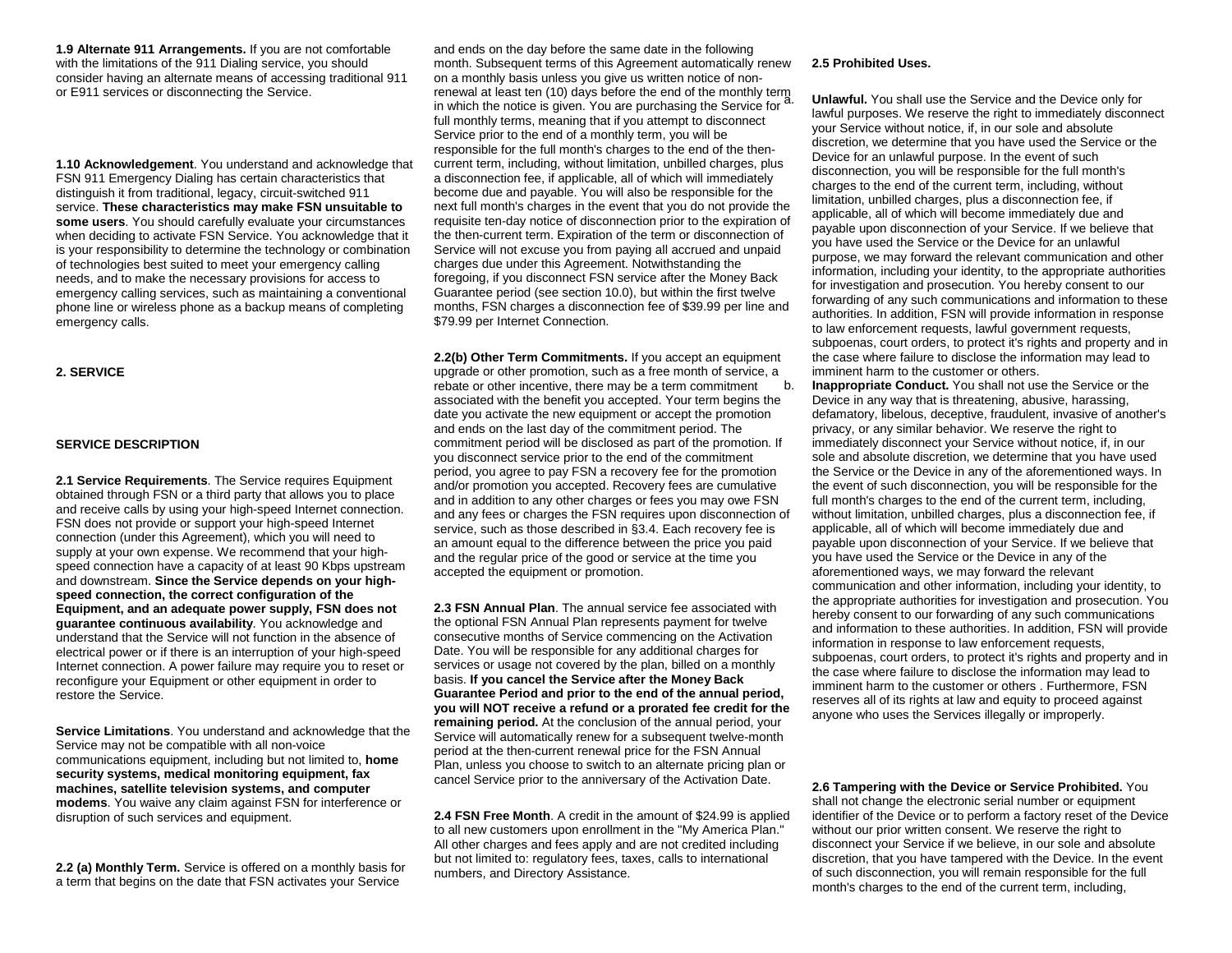without limitation, unbilled charges, plus a disconnection fee, if applicable, all of which will immediately become due and payable. You shall not attempt to hack or otherwise disrupt the Service or make any use of the Service that is inconsistent with its intended purpose.

**2.7 Theft of Service.** You shall not use the Service in a manner calculated to avoid FSN policies and procedures. You shall not obtain or use the Services in an improper manner. You shall notify us immediately, in writing or by calling our customer support line, if the Device is stolen or if you become aware at any time that your Service is being stolen, fraudulently used or otherwise being used in an unauthorized manner. When you call or write, you must provide your account number and a detailed description of the circumstances of the Device theft, fraudulent use or unauthorized use of Service. Failure to do so in a timely manner may result in the disconnection of your Service and additional charges to you. Until such time as we receive notice of the theft, fraudulent use or unauthorized use, you will be liable for all use of the Service using a Device stolen from you and any and all stolen, fraudulent or unauthorized use of the Service. FSN reserves all of its rights at law and equity to proceed against anyone who uses the Services illegally or improperly.

## **2.8 Return of Device**

You must return the device when you are finished using the Service. FSN will provide you with the address to send the equipment. Shipping is at your expense. **Each device must be returned in good and working condition, normal wear and tear expected, within fourteen days or a \$99. per device charge applies for each device not returned within fourteen (14) days.** Example: if you subscribe to both Broadband phone service and DSL, two devices must be returned to FSN within fourteen (14) days of cancellation or you will be charged \$198. total. FSN will credit some services fees if you adhere to section 10.0 and cancel during the Money Back Guarantee period. At our discretion we may be able to accept the equipment back after the fourteen day period. If we agree to do this we will refund part of the \$99. per item fee and retain a re-stock fee of our discretion.

**2.9 Number Transfer on Service Disconnection.** Upon the disconnection of your Service, we may, in our sole and absolute discretion, release to your new service provider the telephone number that you ported (transferred or moved over) to us from your previous service provider and used in connection with your Service if: such new service provider is able to accept such number; your account has been properly disconnected; your account is completely current, including payment for all charges and applicable disconnection fees; and you request the transfer upon disconnecting your account. We may charge a fee for this service.

**2.10 Service Distinctions.** The Service is not a telecommunications service and we provide it on a best efforts basis. Things beyond our control may affect the Service, such as power outages, fluctuations in the internet, your underlying broadband service. Other things may affect Service, such as maintenance. FSN will act in good faith to minimize disruptions to your use of and access to Service. Important distinctions exist between telecommunications service and the Service offering that we provide. The Service is subject to different regulatory treatment than telecommunications service. This treatment may limit or otherwise affect your rights of redress before regulatory agencies.

**2.11 Ownership and Risk of Loss.** You will own the Device and bear all risk of loss of, theft of, casualty to or damage to the Device, from the time it is shipped to you until the time (if any) when it is returned to us in accordance with this Agreement.

**2.12 No 0+ or Operator Assisted Calling; May Not Support x11 Calling.** The Service does not support 0+ or operator assisted calling (including, without limitation, collect calls, third party billing calls, 900 or calling card calls). The Service may not support 311, 511 and/or other x11 (other than certain specified dialing such as 911 and 411, which are provided for elsewhere in this Agreement) services in one or more (or all) service areas.

**2.13 No Directory Listing.** The phone numbers you obtain from us will not automatically be listed in any telephone directories. Phone numbers transferred from your local phone company may, however, retain the listing automatically. In certain areas we may offer to list your number for you. This service is not available in all areas.

# **2.14 Incompatibility With Other Services.**

**Home Security Systems.** The Service may not be compatible with home security systems. You may be required to maintain a telephone connection through your local exchange carrier in order to use any alarm monitoring functions for any security system installed in your home or business. You are responsible for contacting the alarm monitoring company to test the compatibility of any alarm monitoring or security system with the Service.

#### **(b) Certain Broadband, Cable Modem, and Other**

**Services.** You acknowledge that the Service presently is not compatible with AOL cable broadband service, certain versions of TiVO, and there may be other services with which the Service may be determined to be incompatible. You further acknowledge that some providers of broadband service may provide modems that prevent the transmission of communications using the Service. We do not warrant that the Services will be compatible with all broadband services and expressly disclaim any express or implied warranties regarding the compatibility of the Service with any particular broadband service.

**2.15 Your Responsibility**. You acknowledge and agree that you are fully responsible for all use on your account, and you accept full liability and responsibility for the actions of anyone who uses the Service via your account with or without your permission.

You should safeguard your usernames and passwords, as well as the identifier of the Equipment (referred to as the "MAC address") which FSN uses to authenticate usage on your account. Some of your calls may be transmitted over the public Internet, and you acknowledge that you are aware that the Internet is not a secure network, and that third parties may be able to intercept, monitor, or corrupt information you transmit over the Internet.

**2.16 Resale and Transfer**. You are expressly prohibited from reselling or transferring the Service, Equipment, and/or software to any other person for any purpose, without express written permission from FSN in advance.

**2.17 Residential Use**. The Service is intended for normal residential use. You are expressly prohibited from using the Service for autodialing, telemarketing (including without limitation charitable or political solicitation or polling), continuous or extensive call forwarding, fax broadcast, fax blasting, or any other activity that results in excessive usage inconsistent with normal residential or home office usage patterns. If FSN determines, in its sole discretion, that you are reselling the Service, allowing persons residing outside of your household to regularly use the Service, or that your Service is being used for any of the aforementioned activities, FSN reserves the right to immediately terminate without notice or modify the Service and to assess additional charges for each month in which excessive usage occurred.

**2.18 Local Number Portability**. If you transfer to FSN an existing phone number which is currently subscribed to a carrier other than FSN, the following terms and conditions apply: (1) you hereby authorize FSN to notify your local telephone company of your decision to switch your local services to FSN and to transfer your telephone number, and represent that you are authorized to take this action; (2) you acknowledge and agree that you must successfully install and activate your Equipment prior to the date that the number switch becomes effective; and (3) FSN has the right to refuse to import a number if, in its sole discretion, it does not have the infrastructure to support the number. You remain solely responsible for any charges you incur with the telephone company from which the number is being transferred during the period of the transfer, regardless of delays in completing the transfer caused by any reason by any party.

**2.19 Network Integrity and Security**. You are expressly prohibited from any use of the Service or any other action that, in FSN's sole discretion, is deemed to present a risk to the network integrity or security of FSN or its vendors, whether directly or indirectly. FSN, in its sole discretion, may terminate your Service without advance notice if it determines your actions could cause a network disruption or security breach.

**2.20 Telephone Number**. You may not sell any telephone number assigned by FSN ("Number"). Upon termination of the Service, FSN may, in its sole discretion, release a Number that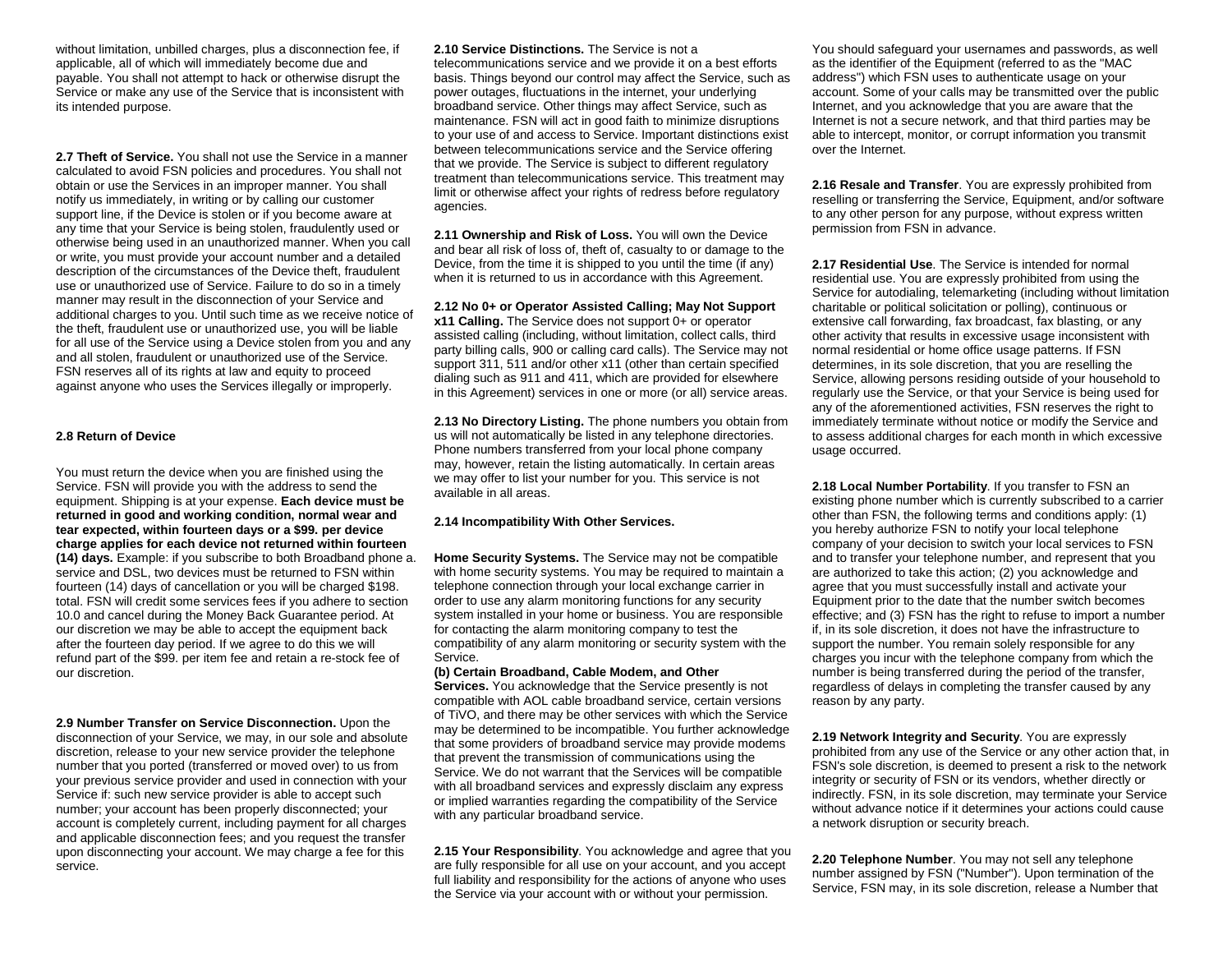was ported in from a previous service provider to FSN by you and used in connection with your Service provisioned by FSN to your new service provider, if such new service provider is able to accept such Number, provided that your entire account has been terminated, that you have paid all charges due to FSN, and that you request the transfer upon terminating your account.

**2.21 Use Outside the United States**. The Service is intended for use in the United States. If you remove the Equipment to a country other than the United States, you do so at your sole risk, including the risk that such activity violates local laws in the country where you do so. Use of the Service is expressly prohibited wherever its use violates local laws, and you are personally liable for any such violations. FSN reserves the right to terminate your Service immediately and without notice if it determines that you are using the Service in violation of applicable local laws.

**2.22 Alternative Interface Devices**. If you decide to use the Service through an interface device not provided or supported by FSN or an authorized FSN retail dealer, which FSN reserves the exclusive right to prohibit, you warrant and represent that you possess all required rights, including software and/or firmware licenses, to use that interface device with the Service and you will indemnify and hold harmless FSN and its vendors against any and all liability arising out of your use of such alternative interface device with the Service. FSN has no obligation to support or service the use of such alternative interface devices in any way, and in its sole discretion may decline to provide the configuration information required to allow the device to effectuate the Service.

## **3. CHARGES, PAYMENTS,TAXES, SUSPENSION, AND DISCONNECTION**

**3.1 Billing.** When the service is activated, you must provide us with a valid email address and an approved billing method: credit card or debit card number from a card issuer that we accept or checking account information. We reserve the right to stop accepting credit or debit cards from one or more issuers. If your credit or debit card expires, you close your account, your billing address changes, or your credit or debit card is cancelled and replaced on account of loss or theft, you must advise us at once. We will bill all charges, applicable taxes and surcharges in advance (except for usage-based charges, which will be billed monthly in arrears, and any other charges which we decide to bill in arrears) to your approved payment method including but not limited to :

Activation fees; monthly Service fees; usage charges; international usage charges; advanced feature charges; premium services/Add-Ons, equipment purchases; regulatory recovery fee; Emergency 911 Cost Recovery; 911 fees; federal, state and/or local taxes; disconnection fees; and shipping and handling charges.

The amount of such fees and charges shall be published on our website and may change from time to time. FSN may introduce new products and services at special introductory pricing. Introductory pricing may change at FSN's discretion. Notification of monthly invoices will be sent to you via your email address on file with us. We reserve the right to bill at more frequent intervals if the amount you owe to us at any time exceeds \$50. FSN bills usage charges in full minute increments that are rounded up to the next full minute unless otherwise set forth in the rate schedules found on our website. FSN bills fractional usage charges in full cents that are rounded up when the value is \$.005 or more and down when the value is less than \$.005, unless otherwise set forth in the rate schedules found on our website.

The above fees are defined as follows:

Activation Fee - This fee covers charges for setting up your account and activating you on our system.

Monthly Service Fee - This is the basic charge associated with your monthly service. This fee includes the calling charges for areas defined by your plan; the features associated with your plan and basic account services.

Annual Plan Service Fee – This fee covers the basic charge associated with your service for 365 days. This fee includes the calling charges for areas defined by your plan; the features associated with your plan and basic account services.

Usage Charges - If you exceed the number of calling minutes on your plan, FSN will bill you for the minutes you use above your allowance. FSN also bills for calls to directory assistance and other information services.

International Usage Charges - These are the additional fees associated with calls to locations outside of the US, Canada and Puerto Rico.

Advanced Features, Add-Ons, Premium Services - FSN charges additional fees for enhanced features and services such as Virtual Phone Number, SoftPhone, and inside Wire Maintenance.

Equipment Purchases - In most instances, we will loan you the equipment associated with your FSN service in exchange you agree to return it good and working condition when your service is discontinued. You will insure it against loss or theft at your expense and authorize us to charge your approved payment method for such loss or non-return.

Regulatory Recovery Fee - A regulatory recovery surcharge applies to each phone number. FSN uses this fee to pay our regulatory-related fees and expenses, including taxes, number portability charges, and related legal fees.

Regulatory Assessment Surcharge– This charge will generally be applied to your bill at the present rate as posted on our website.

Emergency 911 Cost Recovery applies to each line of service. This fee is used to recover costs directly associated with developing, implementing and maintaining a nationwide E911 in compliance with FCC regulations, FSN 911 dialing and the FSN national 911 emergency call center.

Taxes - FSN is required to bill and collect local, state and federal taxes imposed on FSN customers by the various taxing authorities. FSN passes all taxes it collects on to the appropriate taxing authority.

911 Fees - State and/or local governments may assess fees on FSN to pay for emergency services in your community. FSN bills and collects 911 fees from its customers and remits such fees to the appropriate authority. Depending on where you live, these fees can vary widely. FSN is committed to supporting public safety services and resources in your State. For more information, and to learn more about the fees collected in your community for emergency services, contact your state or local elected official.

**3.2 Billing Disputes.** You must notify us in writing within seven days after receiving your charges (credit or debit card or bank statement) if you dispute any FSN charges on that statement or you will be deemed to have waived any right to contest such charges. All notices of disputed charges should be sent to:

Full Service Network Customer Care Billing Department 600 Grant Street, Floor 30 Pittsburgh, PA 15219

-or- [info@fullservicenetwork.com](mailto:info@fullservicenetwork.com)

**3.3 Late Payment Charge.** We may add interest charges to any past-due amounts at the lower of 2.5% per month or the maximum rate allowed by law, prorated for each day payment is past due. Acceptance of late or partial payments (even if marked "Paid in Full" or with other restrictions) shall not waive any of our rights to collect the full amount of your charges for the Service. You agree to reimburse us for reasonable attorneys' fees and any other costs associated with collecting delinquent or dishonored payments. If charges cannot be processed through your credit or debit card, we will charge you an additional \$25.00. If the state where you receive the Service requires a different fee, we will charge you that amount.

**3.4 Suspension, Disconnection, Discontinuance of** 

**Service.** We reserve the right to suspend or discontinue the Service generally, or to disconnect your Service, or to change your Service in such that it may be limited as to the phone numbers you may dial. We may do this at any time, and any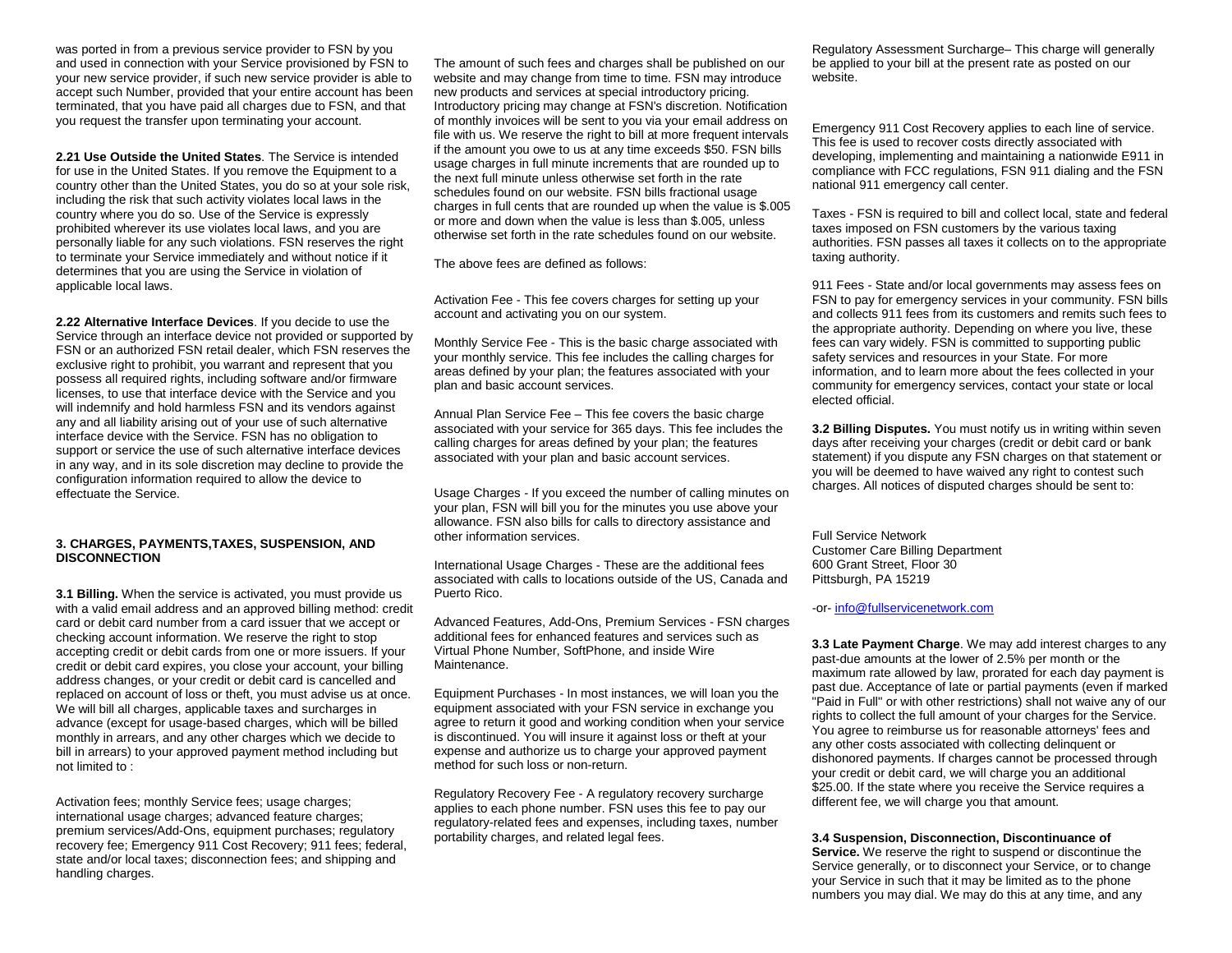number of times, for the reasons of non-payment, chargeback, abuse of the service, violation of this Agreement, violation of the law, to preserve the integrity of our system, or for any other reason whatsoever that we deem necessary in our sole and absolute discretion without any prior notice to you.

If we discontinue the Service generally, or disconnect your Service without a stated reason, you will only be responsible for charges accrued through the date of disconnection, including a pro-rated portion of the final month's charges. If your Service is disconnected on account of your breach of any provision of this Agreement, you will be responsible for the charges to the end of the current monthly or yearly term, including, without limitation, unbilled charges, plus the disconnection fee, if applicable, all of which will immediately become due and payable. FSN will pursue collection for unpaid amounts on disconnected accounts and may report to credit bureaus.

**3.5 Taxes.** State and local governments may assess taxes, surcharges and/or fees on your use of FSN service. These charges may be a flat fee or a percentage of your FSN charges and may change from time to time without notice. These charges are based on the rates applicable to the address you provided to us.You are responsible for all applicable federal, state, provincial, municipal, local or other governmental sales, use, excise, value-added, personal property, public utility or other taxes, fees or charges now in force or enacted in the future, that arise from or as a result of your subscription or use or payment for the Service or a Device. Such amounts are in addition to payment for the Service or Devices and will be billed to your credit card as set forth in this Agreement. If you are exempt from payment of such taxes, you must provide us with an original certificate that satisfies applicable legal requirements attesting to tax-exempt status. Tax exemption will only apply from and after the date we receive such certificate.

**3.6 Disconnection Fee.** You will be charged a disconnection fee of \$39.99 per voice line and \$79.99 per internet access line if your Service is disconnected for any reason after the Money Back Guarantee period and within the first year following the activation of your Service.

**3.7 Service Interruption**. You acknowledge and agree that credit allowances for interruption of the Service will not be provided.

**3.8 Payphone Charges.** If you use our "Toll Free Plus" feature or any toll free feature that we offer in the future, we will be entitled to recover from you any charges imposed on us either directly or indirectly in connection with toll free calls made to your number. We may recover these amounts by means of a per-call charge, rounded up to the next cent, or in such other fashion as we deem appropriate for the recovery of these costs.

**3.9 Charges for Directory Calls (555-1212 & 411).** We will charge you \$1.25 for each call made to FSN directory assistance.

## **4. LIMITATION OF LIABILITY; INDEMNIFICATION; WARRANTIES**

**4.1 Limitation of Liability.** We will not be liable for any delay or failure to provide the Service, including 911 Dialing, at any time or from time to time, or any interruption or degradation of voice quality that is caused by any of the following:

- an act or omission of an underlying carrier, service provider, vendor or other third party;
- equipment, network or facility failure;
- equipment, network or facility upgrade or modification;
- force majeure events such as (but not limited to) acts of God, acts of nature, strikes, fire, war, riot, acts of terrorism and government actions;
- equipment, network or facility shortage;
- equipment or facility relocation;
- service, equipment, network or facility failure caused by the loss of power to you;
- outage of, or blocking of ports by, your ISP or broadband service provider or other impediment to usage of the Service caused by any third party;
- any act or omission by you or any person using the Service or Device provided to you; or
- any other cause that is beyond our control, including, without limitation, a failure of or defect in any Device, the failure of an incoming or outgoing communication, the inability of communications (including, without limitation, 911 Dialing) to be connected or completed, or forwarded.

Our aggregate liability under this agreement will in no event exceed the Service charges with respect to the affected time period.

**4.2 Disclaimer of Liability for Damages.** IN NO EVENT WILL FSN, ITS OFFICERS, DIRECTORS, EMPLOYEES, AFFILIATES OR AGENTS OR ANY OTHER SERVICE PROVIDER WHO FURNISHES SERVICES TO YOU IN CONNECTION THE SERVICE BE LIABLE FOR ANY DIRECT, INCIDENTAL, INDIRECT, SPECIAL, PUNITIVE, EXEMPLARY, COMPENSATORY, OR CONSEQUENTIAL DAMAGES, OR FOR ANY OTHER DAMAGES, INCLUDING BUT NOT LIMITED TO PERSONAL INJURY, WRONGFUL DEATH, PROPERTY DAMAGE, LOSS OF DATA, LOSS OF REVENUE OR PROFITS, OR DAMAGES ARISING OUT OF OR IN CONNECTION WITH THE USE OR INABILITY TO USE THE SERVICE, INCLUDING INABILITY TO ACCESS EMERGENCY SERVICE PERSONNEL THROUGH THE 911 DIALING SERVICE OR TO OBTAIN EMERGENCY HELP. THE LIMITATIONS SET FORTH HEREIN APPLY TO CLAIMS FOUNDED IN BREACH OF CONTRACT, BREACH OF WARRANTY, PRODUCT LIABILITY, TORT AND ANY AND ALL OTHER THEORIES OF LIABILITY AND APPLY WHETHER OR

## NOT WE WERE INFORMED OF THE LIKELIHOOD OF ANY PARTICULAR TYPE OF DAMAGES.

# **4.3 Indemnification and Survival.**

**(a) Indemnification.** You shall defend, indemnify, and hold harmless FSN, its officers, directors, employees, affiliates and agents and any other service provider who furnishes services to you in connection with the Service, from any and all claims, losses, damages, fines, penalties, costs and expenses (including, without limitation, attorneys fees) by, or on behalf of, you or any third party or user of the Service, relating to the Services, including, without limitation, 911 Dialing, or the Device.

**(b) Survival.** The provisions of this Agreement that by their sense and context are intended to survive the termination or expiration of this Agreement shall survive.

**4.4 No Warranties on Service.** WE MAKE NO WARRANTIES, EXPRESS OR IMPLIED, INCLUDING BUT NOT LIMITED TO, ANY IMPLIED WARRANTIES OF MERCHANTABILITY, FITNESS OF THE SERVICE OR DEVICE FOR A PARTICULAR PURPOSE, TITLE OR NON-INFRINGEMENT OR ANY WARRANTY ARISING BY USAGE OF TRADE, COURSE OF DEALING OR COURSE OF PERFORMANCE OR ANY WARRANTY THAT THE SERVICE WILL MEET CUSTOMER'S REQUIREMENTS. WITHOUT LIMITING THE FOREGOING, WE DO NOT WARRANT THAT THE SERVICE OR DEVICE WILL BE WITHOUT FAILURE, DELAY, INTERRUPTION, ERROR, DEGRADATION OF VOICE QUALITY OR LOSS OF CONTENT, DATA OR INFORMATION. NEITHER FSN NOR ITS OFFICERS, DIRECTORS, EMPLOYEES, AFFILIATES OR AGENTS, OR ANY OTHER SERVICE PROVIDER OR VENDOR WHO FURNISHES SERVICES DEVICES, OR PRODUCTS TO CUSTOMER IN CONNECTION WITH THE SERVICE, WILL BE LIABLE FOR UNAUTHORIZED ACCESS TO OUR OR YOUR TRANSMISSION FACILITIES OR PREMISES EQUIPMENT OR FOR UNAUTHORIZED ACCESS TO, OR ALTERATION, THEFT OR DESTRUCTION OF, CUSTOMER'S DATA FILES, PROGRAMS, PROCEDURES OR INFORMATION THROUGH ACCIDENT, FRAUDULENT MEANS OR DEVICES OR ANY OTHER METHOD, REGARDLESS OF WHETHER SUCH DAMAGE OCCURS AS A RESULT OF FSN'S OR ITS SERVICE PROVIDER'S OR VENDORS' NEGLIGENCE. STATEMENTS AND DESCRIPTIONS CONCERNING THE SERVICE OR DEVICE, IF ANY, BY FSN OR FSN'S AGENTS OR INSTALLERS ARE INFORMATIONAL AND ARE NOT GIVEN AS A WARRANTY OF ANY KIND.

# **4.5 Device Warranties.**

a. **Limited Warranty.** Except as set forth herein, if you received a Device from us and the Device included a limited warranty at the time of receipt, you must refer to the separate limited warranty document provided with the Device for information on the limitation and disclaimer of certain warranties. Remedies for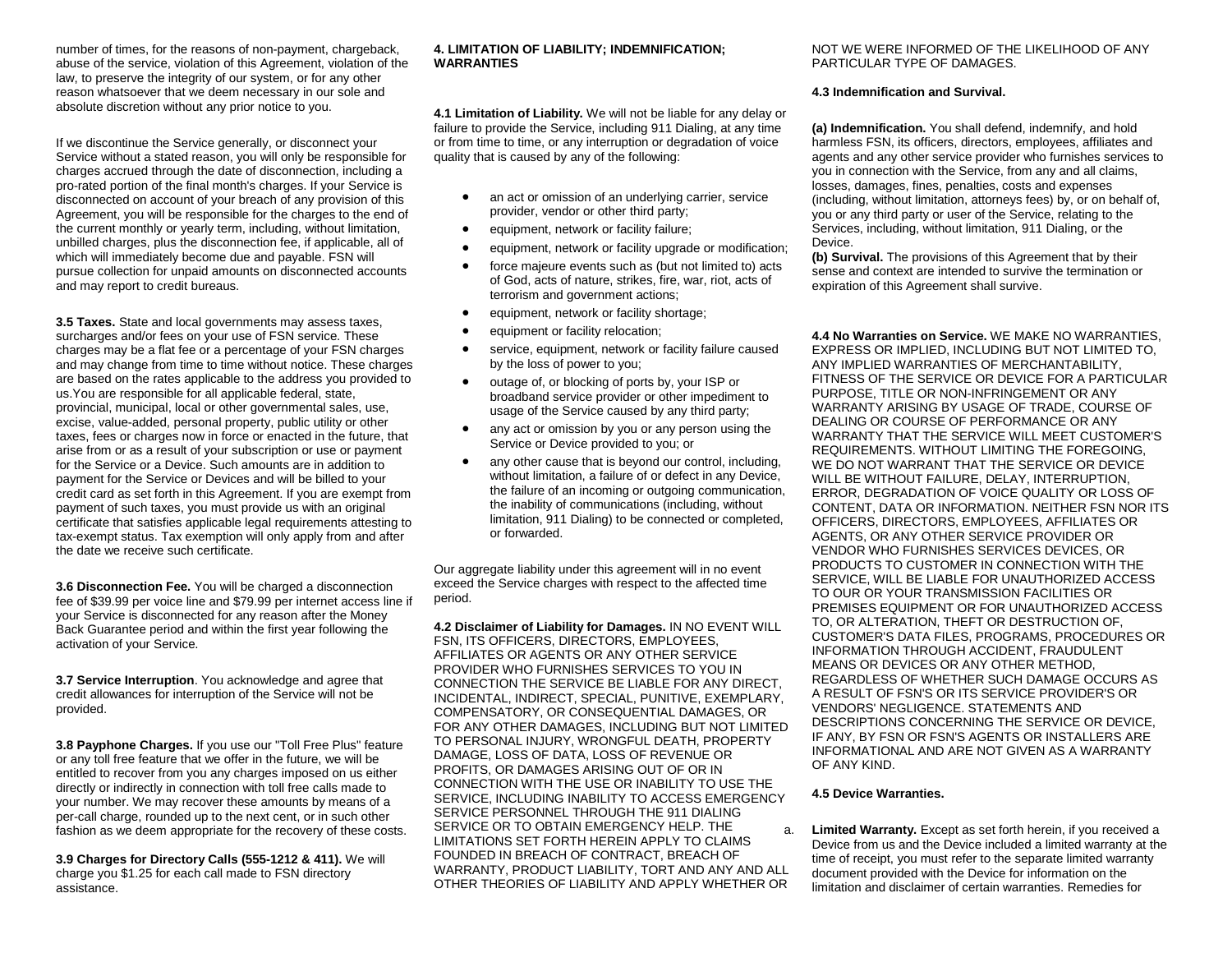breach of any such warranties will be limited to those expressly set forth in such documentation.

**(b) No Warranty.** IF A LIMITED WARRANTY DID NOT COME WITH YOUR DEVICE, YOU ARE ACCEPTING THE DEVICE "AS IS". YOUR DEVICE IS NOT ELIGIBLE FOR REPLACEMENT, REPAIR OR REFUND AFTER THE MONEY BACK GUARANTEE PERIOD.

**(c) Retail Customer Limited Warranty.** For Retail Customers only, we will provide a limited warranty on the Device as to manufacturing defects only for a period of one (1) year from the date of purchase. This Retail Customer limited warranty does not apply to any defect or failure other than a manufacturing defect, and, without limiting the generality of the foregoing, does not apply to any defect caused by damage in transit, retailer handling or Retail Customer handling. A Retail Customer's sole remedy for any breach of this Retail Customer limited warranty is to obtain a repaired or replacement Device, by following the return procedures set forth in Section 2.10. Retail Customer must include with the returned Device a letter stating that the Retail Customer is returning the Device for warranty repair or replacement and stating the nature of the defect. The Retail Customer limited warranty will also apply in lieu of the limited warranty included with the Device if such included limited warranty is less favorable to Retail Customer than that contained herein.

**(d) Disclaimer.** OTHER THAN WARRANTIES AS TO THE DEVICE EXPRESSLY SET FORTH IN THE DOCUMENTATION PROVIDED WITH THE DEVICE AND THE RETAIL CUSTOMER LIMITED WARRANTY EXPRESSLY SET FORTH HEREIN, WE MAKE NO WARRANTIES OF ANY KIND, EXPRESS OR IMPLIED, AND SPECIFICALLY DISCLAIM ANY WARRANTY OF MERCHANTABILITY, FITNESS OF THE DEVICE FOR A PARTICULAR PURPOSE, TITLE OR NON-INFRINGEMENT OR ANY WARRANTY ARISING BY USAGE OF TRADE, COURSE OF DEALING OR COURSE OF PERFORMANCE OR ANY WARRANTY THAT THE DEVICE OR ANY FIRMWARE OR SOFTWARE IS "ERROR FREE" OR WILL MEET CUSTOMER'S REQUIREMENTS. THE FOREGOING WILL NOT BE DEEMED TO LIMIT ANY DISCLAIMER OR LIMITATION OF WARRANTY SET FORTH IN THE DOCUMENTATION PROVIDED WITH THE DEVICE. DEVICE WARRANTIES DO NOT APPLY TO BUSINESS PLUS CUSTOMERS.

**4.6 No Third Party Beneficiaries.** No provision of this Agreement provides any person or entity not a party to this Agreement with any remedy, claim, liability, reimbursement, or cause of action or creates any other third party beneficiary rights.

**4.7 Content.** You will be liable for any and all liability that may arise out of the content transmitted by you or to any person, whether authorized or unauthorized, using your Service or Device (each such person, a "User"). You shall assure that your and your User's use of the Service and content comply at all times with all applicable laws, regulations and written and electronic instructions for use. We reserve the right to disconnect or suspend your Services and remove your or your Users' content from the Service, if we determine, in our sole and

absolute discretion, that such use or content does not conform with the requirements set forth in this Agreement or interferes with our ability to provide Services to you or others. Our action or inaction under this Section will not constitute any review or approval of your or Users' use or content.

## **MISCELLANEOUS**

**5.1 General Provisions**. This Agreement does not provide any third party with a remedy, claim, or right of reimbursement. Failure by FSN to enforce any provision(s) of this Agreement shall not be construed as a waiver of any provision or right. This Agreement, and all other aspects of the use of the Service and the FSN website, shall be governed by and construed in accordance with the laws of the Commonwealth of Virginia, without regard to its choice of law rules. This governing law provision applies no matter where you reside, or where you use or pay for the Service. This Agreement constitutes the entire agreement between us and supersedes all prior agreements, understandings, statements, or proposals concerning the Service, including representations, whether written or oral. No written or oral statement, advertisement, or service description not expressly contained in the Agreement will be allowed to contradict, explain, or supplement it. Neither you nor FSN is relying on any representations or statements by the other party or any other person that are not included in this Agreement. If any provision in this Agreement is found to be invalid or unenforceable, the remaining provisions shall remain in full force and effect.

**5.2 Events Beyond Our Control**. FSN will not be responsible to you for any delay, failure in performance, loss, or damage due to fire, explosion, power blackout, earthquake, volcanic action, flood, the weather elements, strike, embargo, labor disputes, civil or military authority, war, acts of God, acts or omissions of carriers or suppliers, acts of regulatory or governmental agencies, or other causes beyond our reasonable control.

**5.3 Assignment**. We can assign all or part of our rights or duties under this Agreement without notifying you. If we do that, we have no further obligations to you. You may not assign this Agreement or the Service without our prior written consent.

**5.4 Governing Law.** The Agreement and the relationship between you and us is governed by the laws of the State of Florida without regard to its conflict of law provisions. To the extent court action is initiated to enforce an arbitration award or for any other reason consistent with Section 5.2, you shall submit to the personal and exclusive jurisdiction of the courts located within the State of Florida and waive any objection as to venue or inconvenient forum.

**5.5 Severability.** If any part of this Agreement is legally declared invalid or unenforceable, all other parts of this Agreement will remain valid and enforceable. Such invalidity or nonenforceability will not invalidate or render unenforceable any other portion of this Agreement.

**5.6 Copyright, Trademark, and Unauthorized Use**. The Service and Equipment and any firmware or software used to provide the Service or provided to you in conjunction with providing the Service, or embedded in the Equipment, and all Services, information, documents, and materials on FSN's website are protected by copyright, trademark, or other intellectual property laws and international treaty provisions. All websites, corporate names, service marks, trademarks, trade names, logos, and domain names (collectively "Marks") of FSN are and shall remain the exclusive property of FSN and nothing in this Agreement shall grant you the right or license to use such Marks. You acknowledge that you are not given any license to use the firmware or software used to provide the Service or provided to you in conjunction with providing the Service, or embedded in the Equipment, other than a nontransferable, revocable license to use such firmware or software strictly in accordance with the terms and conditions of the Agreement, and that the Equipment is exclusively for use in connection with the Service.

**5.7 Audit and Law Enforcement**. FSN reserves the right to audit your use of the Service to enforce the provisions of this Agreement. FSN reserves the right to track and monitor your Service and usage subject to the requirements of the United States Patriot Act and other laws and appropriate law enforcement processes. You acknowledge and agree that this Agreement is sufficient notice to you of such monitoring to the extent any notice is required under applicable federal or state law.

#### **5.8 DISPUTE RESOLUTION BY BINDING ARBITRATION**

**IT IS IMPORTANT THAT YOU READ THIS ENTIRE SECTION CAREFULLY. THIS SECTION PROVIDES FOR RESOLUTION OF DISPUTES THROUGH FINAL AND BINDING ARBITRATION BEFORE A NEUTRAL ARBITRATOR INSTEAD OF IN A COURT BY A JUDGE OR JURY OR THROUGH A CLASS ACTION.**

#### **YOU ACKNOWLEDGE THAT THIS ARBITRATION PROVISION CONSTITUTES A WAIVER OF ANY RIGHT TO A JURY TRIAL**

Any dispute or claim between you and FSN arising out of or relating in any way to the Service or the Equipment provided in connection with this Agreement shall be resolved by arbitration before a single arbitrator administered by the American